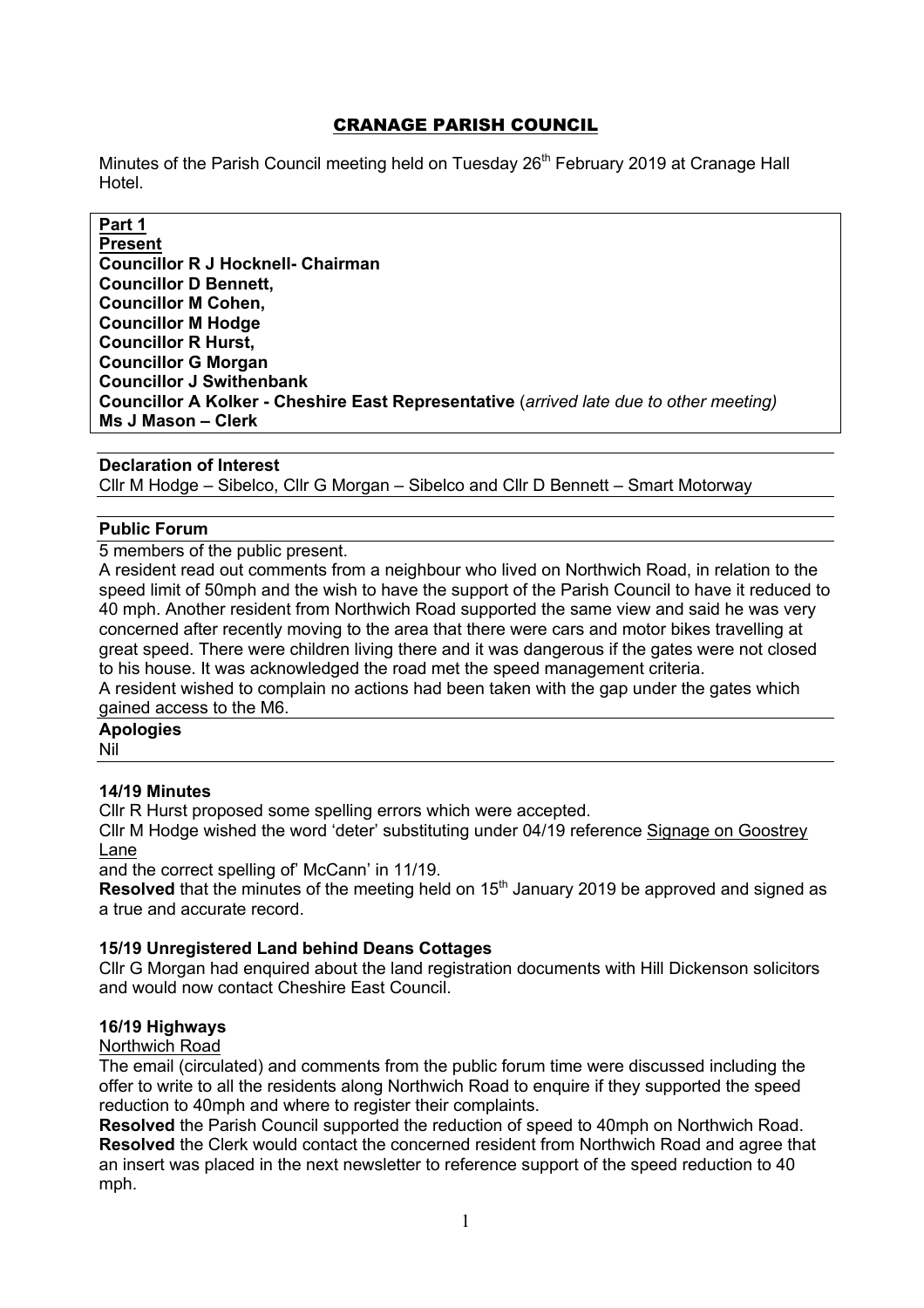*Cllr A Kolker agreed it met all the criteria and would also pursue after the letter had been delivered.*

Leese Crossroads

It was noted that the white lines at both junctions had been renewed and the situation had been improved.

Hard Standing outside Cranage Hall Hotel

It was noted that the Clerk had contacted Mr R Welch CE twice and was yet to receive a response. It was agreed she would ask for support from Cllr A Kolker.

Gully on Armistead Way – 3337227

Still outstanding.

RAG Update

Cllr MH reported the case was still with the Environmental Law Foundation and awaiting an answer from their barrister.

Cranage Trading Park

Due to the number of complaints in reference to the traffic, Cllr M Hodge, Cllr A Kolker, the proprietor from the CTP and the auctioneers had met on 25<sup>th</sup> January to find a solution (notes circulated). It had been agreed that all vehicles visiting the site would park within the curtilage of the site on a field. This had rectified the situation, but the Parish Council had received a complaint in reference to the planning permission.

Cllr AK had responded that they had A1, A3, B1, B2, B8, D2 but needed to apply to hold the auction as it was operating under the 28 days rule which was not ideal.

**Resolved** the Clerk would contact the owner to discuss further and inform him of the information. **Resolved** the Clerk would respond to the complaint with actions

BT Inspection cover WM1NLU78

Cllr RH reported this had been actioned.

Gully outside 9 Needham Drive 3353120

## **17/19 Annual Parish Meeting**

The meeting was to be held on the 23<sup>rd</sup> April 2019 and it was agreed the venue would be the Village Hall.

Cllr MC offered to organise a speaker for the homelessness. It was agreed if this was not successful the Clerk would contact ANSA.

**Newsletter** 

The articles to be written were discussed.

# **Resolved**

Elections and Accounts - the Clerk, Sibelco - Cllr M Cohen, Chairman Report - Cllr R Hocknell, Footpaths – Cllr R Hurst, Highways – Cllr D Bennett

Articles to be added litter pick, change of meeting venue and an advert for the Village Hall

# **18/19 Footpath and tree Report**

Holly Hedges along A50

Highways had reported the hedges were satisfactory.

Footpath Claim – Carver Ave/ Byley Lane/Crescent Avenue Ref FPS/R0660/14A/2

Cllr RH reported that the appeal had been submitted. If anyone wished to comment the deadline was 15<sup>th</sup> March 2019. The inspector had not requested any extra information and the result would be reported within six months.

Officers Report

There are two current hedgerow issues on the A50 whilst the impediment of the footpath is not a major issue during daylight hours, during darkness they are hazardous to pedestrians

- Parts of the hedgerow that runs alongside the Carver Avenue woodland need cutting back in some areas.
- Technically on the Holmes Chapel side of the A50, the left-hand hedgerow immediately after Riverside cottages when heading towards the Holmes Chapel is an issue – this is a hawthorn hedge where a 10-20-yard stretch is projecting onto the pavement at around head height, hence needs prompt attention.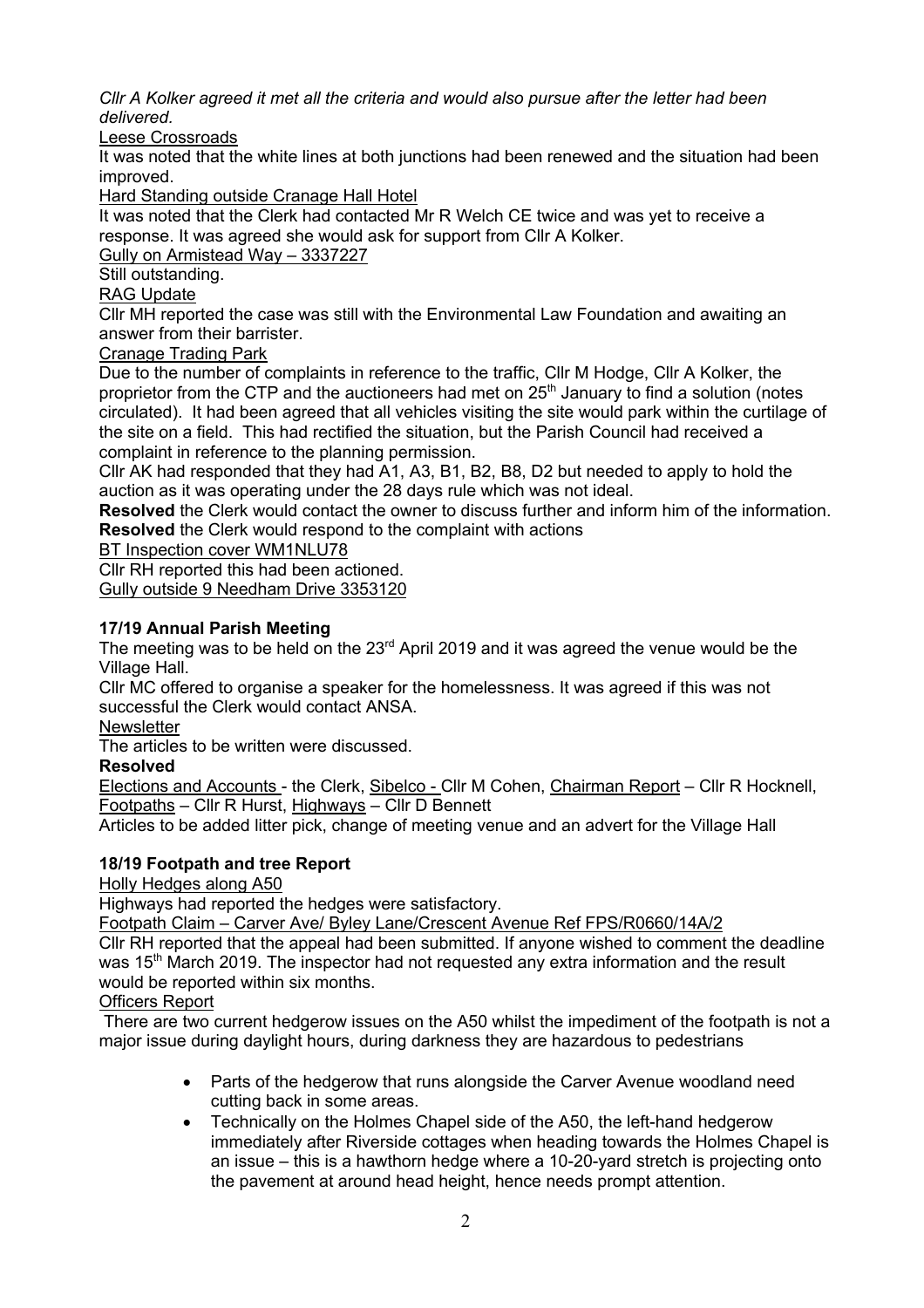**Resolved** the Clerk would report to highways and HCPC.

Congleton Ramblers Report

A report had been submitted and circulated to members

## **19/19 GDPR**

Use of personally owned computer equipment for Council business' forms were circulated and signed by members.

The housekeeping was virtually completed, and the Retention Document would be published before the next meeting.

**Resolved** the Parish Council would retain sent emails for 6 years.

There was a requirement for a computer company to check the 'back up' was in place and ensure the 'fire wall' was operating. As part of the retention document the holding a period of emails also needed attention and there was no trigger to change the password on a regular basis.

A contract was being devised between the newsletter provider and the website host. The Clerk had also visited the archives in Chester to deposit some records.

## **20/19 Planning Applications**

- 19/0728C Holly Tree Cottage, Twemlow Lane, Cranage CW4 8 DR- proposed demolition of existing attached garage and storage building and erection of single and two storey **Resolved** No Objection
- 19/0736C Holly Tree Cottage, Twemlow Lane, Cranage CW4 8DR proposed storage building

**Resolved** No Objection

- 19/0836C Hollins Farm, Twemlow Lane, Cranage CW4 8GE outline planning permission for a farm worker dwelling adjacent to the farmstead. **Resolved** No objection with comments
- 19/0800C J & S M Hocknell, Hollins Farm, Twemlow Lane, Cranage CW4 8GE the application is for a portal frame building to house calves, the unit has grown steadily over the years and currently stands 400 head of cattle. The current site is hard standing where we store machinery.
- **Resolved** No Objection

Oak Tree Lane – it had been reported activity was happening at the site that seemed to have no planning permission.

It was noted Cllr AK had reported to enforcement.

# 17/3605W Sibelco application

It was noted it was due to be heard on the  $27<sup>th</sup>$  February again at Cheshire East due to the environmental agency report addition and Cllr M Cohen would be speaking on the behalf of the PC.

Manchester Airport s106 No actions

## **21/19 Accounts**

It was noted the balance of account = Leek United £30,488.46 + Natwest £31,839.16 = £62,327.62.

**Payments** 

- *Cheque number 258 -* £40.00 ICO
- *Cheque number 257 -* £200.00 Somerford Parish Council (GDPR Officer)
- *Cheque number 259* £50.00 North West Air Ambulance Charity

**Receipts** 

• £1,476.18 SPC

**Resolved** the above payments are approved and signed for as a true and accurate record.